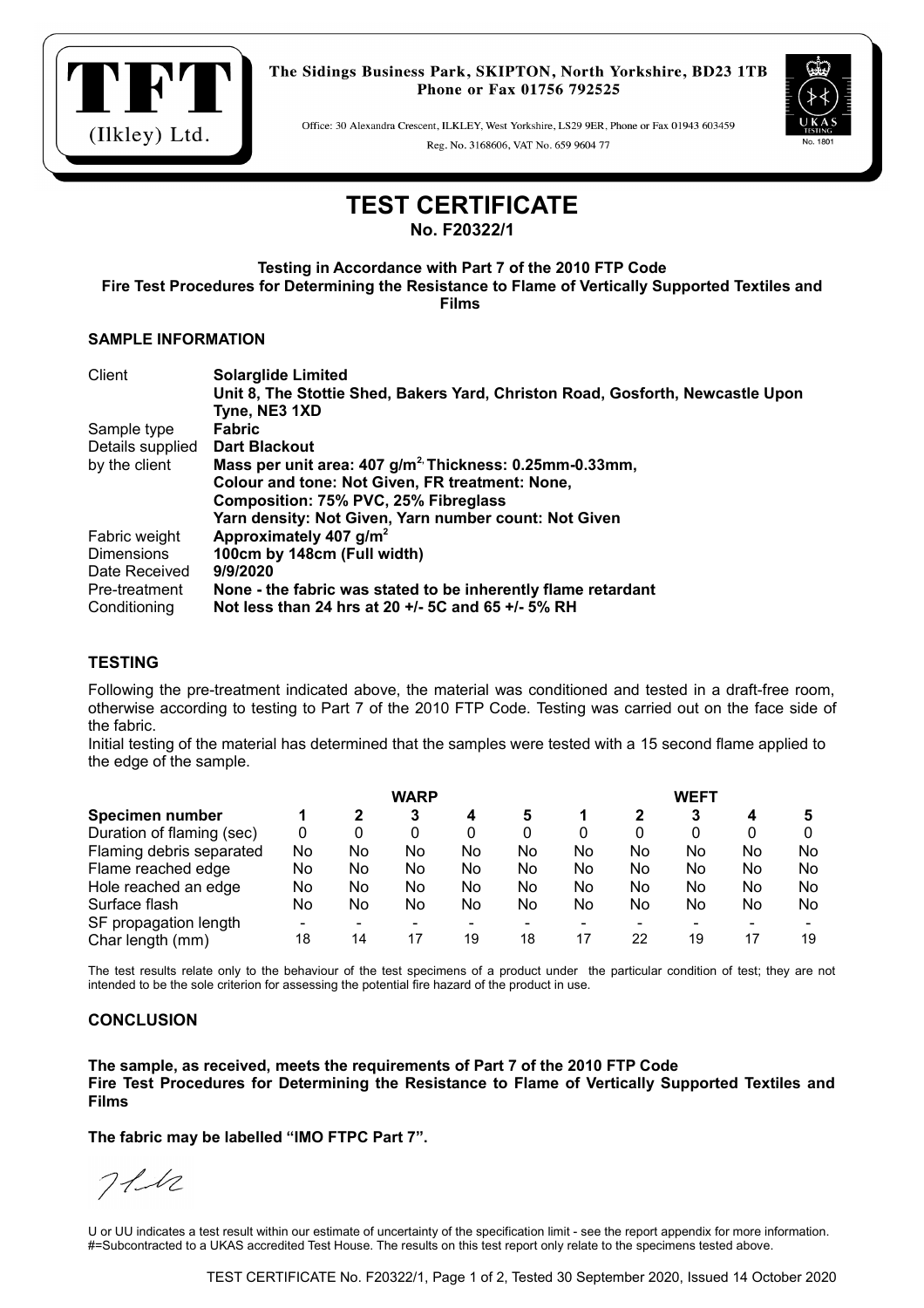

Office: 30 Alexandra Crescent, ILKLEY, West Yorkshire, LS29 9ER, Phone or Fax 01943 603459 Reg. No. 3168606, VAT No. 659 9604 77



Mr J Firth **Technical Manager END OF REPORT**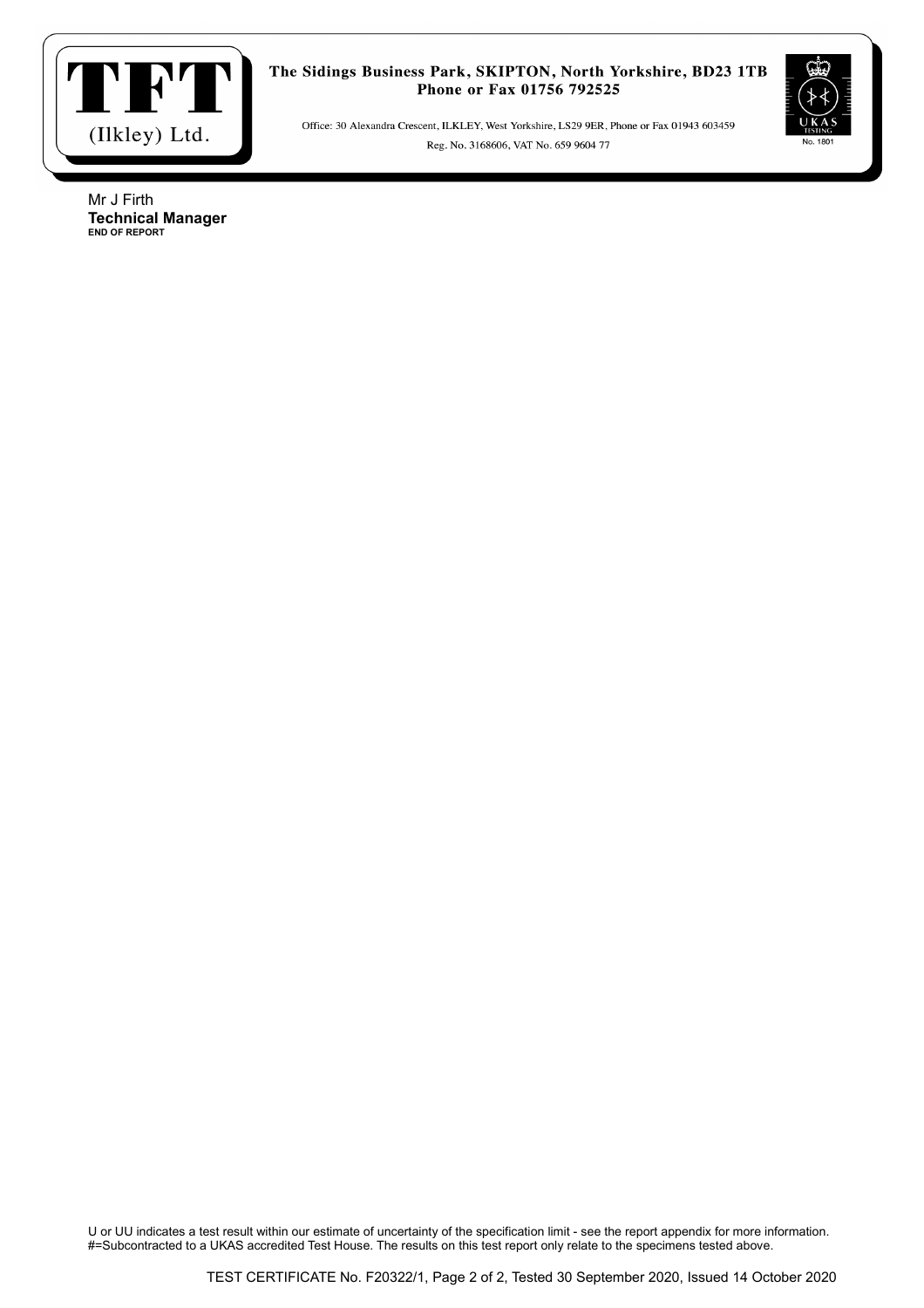

Office: 30 Alexandra Crescent, ILKLEY, West Yorkshire, LS29 9ER, Phone or Fax 01943 603459 Reg. No. 3168606, VAT No. 659 9604 77



# **TEST CERTIFICATE**

**No. F20322/2**

**Testing in Accordance with Part 7 of the 2010 FTP Code Fire Test Procedures for Determining the Resistance to Flame of Vertically Supported Textiles and Films** 

### **SAMPLE INFORMATION**

| Client            | <b>Solarglide Limited</b>                                                      |
|-------------------|--------------------------------------------------------------------------------|
|                   | Unit 8, The Stottie Shed, Bakers Yard, Christon Road, Gosforth, Newcastle Upon |
|                   | Tyne, NE3 1XD                                                                  |
| Sample type       | <b>Fabric</b>                                                                  |
| Details supplied  | <b>Carnival Blackout</b>                                                       |
| by the client     | Mass per unit area: 450 g/m <sup>2</sup> Thickness: Not Given                  |
|                   | Colour and tone: unknown, FR treatment: None                                   |
|                   | <b>Composition: 100% Polyester</b>                                             |
|                   | Yarn density: Not Given, Yarn number count: Not Given                          |
| Fabric weight     | Approximately 450 g/m <sup>2</sup>                                             |
| <b>Dimensions</b> | 100cm by 148cm (Full width)                                                    |
| Date Received     | 9/9/2020                                                                       |
| Pre-treatment     | None - the fabric was stated to be inherently flame retardant                  |
| Conditioning      | Not less than 24 hrs at 20 +/- 5C and 65 +/- 5% RH                             |

## **TESTING**

Following the pre-treatment indicated above, the material was conditioned and tested in a draft-free room, otherwise according to testing to Part 7 of the 2010 FTP Code. Testing was carried out on the face side of the fabric.

Initial testing of the material has determined that the samples were tested with a 15 second flame applied to the edge of the sample.

|                           | <b>WARP</b> |    |    |    |    | <b>WEFT</b> |    |    |    |     |  |
|---------------------------|-------------|----|----|----|----|-------------|----|----|----|-----|--|
| Specimen number           |             | 2  | 3  | 4  | 5  |             |    |    |    |     |  |
| Duration of flaming (sec) | 0           | 0  | 0  |    | 0  |             | 0  |    | 0  |     |  |
| Flaming debris separated  | No          | No | No | No | No | No          | No | No | No | No. |  |
| Flame reached edge        | No          | No | No | No | No | No          | No | No | No | No. |  |
| Hole reached an edge      | No          | No | No | No | No | No          | No | No | No | No. |  |
| Surface flash             | No          | No | No | No | No | No          | No | No | No | No. |  |
| SF propagation length     |             | -  |    |    |    |             |    |    |    |     |  |
| Char length (mm)          | 31          | 40 | 36 | 34 | 39 | 48          | 39 | 48 | 43 | 47  |  |

The test results relate only to the behaviour of the test specimens of a product under the particular condition of test; they are not intended to be the sole criterion for assessing the potential fire hazard of the product in use.

### **CONCLUSION**

**The sample, as received, meets the requirements of Part 7 of the 2010 FTP Code Fire Test Procedures for Determining the Resistance to Flame of Vertically Supported Textiles and Films** 

**The fabric may be labelled "IMO FTPC Part 7".**

 $711$